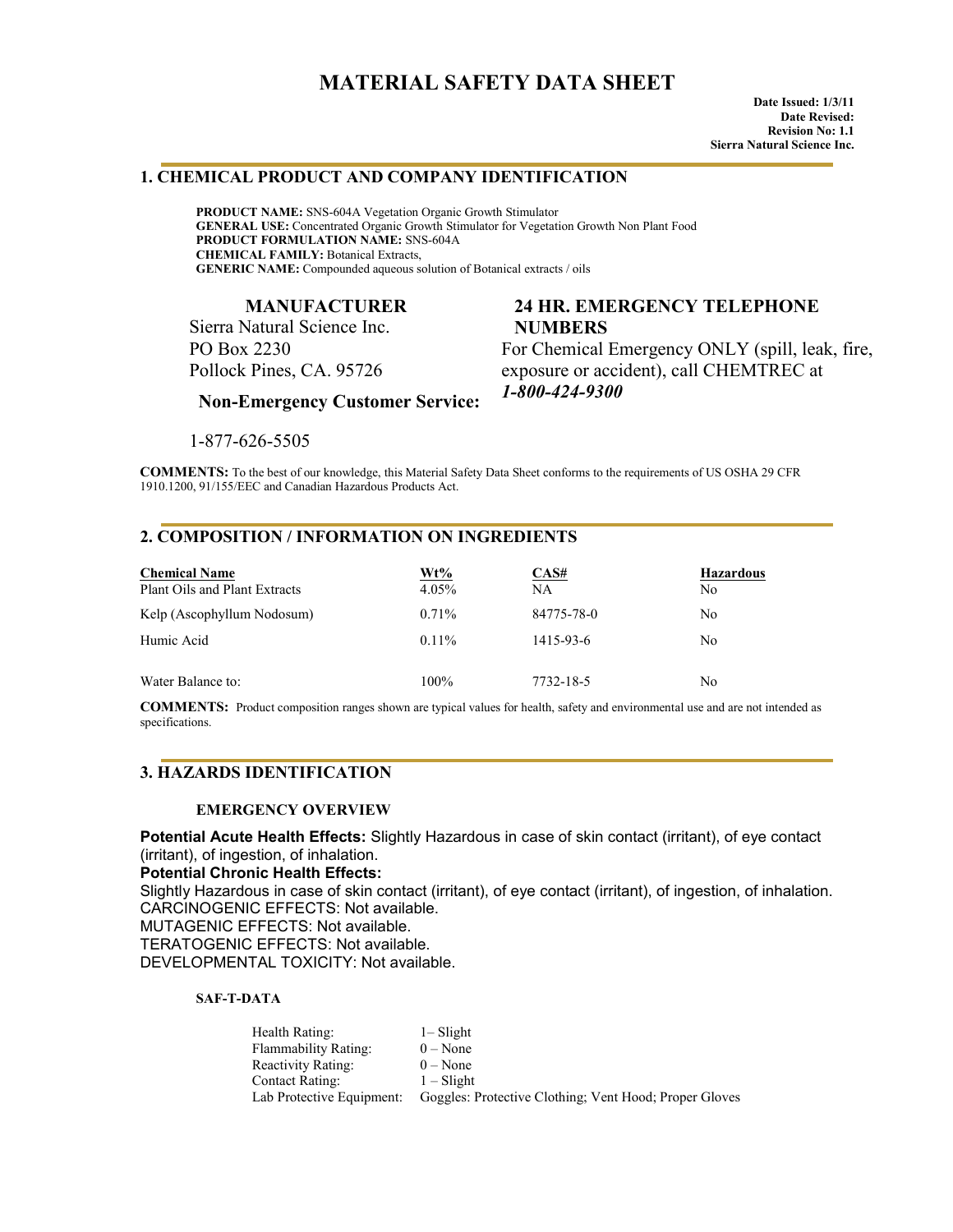## **4. FIRST AID MEASURES**

**NFPA Ratings:** Health: 1 Flammability: 0 Reactivity: 0

**EYES:** Immediately flush eyes with plenty of water for several minutes, lifting lower and upper eyelids occasionally. Seek medical attention if irritation persists.

**SKIN:** Remove contaminated clothing including shoes and wash affected skin with soap and water. Seek medical attention if irritation develops and persists. Wash contaminated clothing and shoes before reuse.

**INGESTION:** Do NOT induce vomiting. Seek medical attention if ill effects occur.

**INHALATION:** Remove from further exposure. Seek medical attention if ill effects occur.

### **5. FIRE FIGHTING MEASURES**

**Flammability of the Product:** NA. **Auto-Ignition Temperature:** Not available. **Flash Points:** Not available. **Flammable Limits:** Not available. **Products of Combustion:** Not available. **Fire Hazards in Presence of Various Substances:** Not available. **Explosion Hazards in Presence of Various Substances:**  Risks of explosion of the product in presence of mechanical impact: Not available. Risks of explosion of the product in presence of static discharge: Not available. **Fire Fighting Media and Instructions:**  SMALL FIRE: Use DRY chemical powder. LARGE FIRE: Use water spray, fog or foam and water jet. **Special Remarks on Fire Hazards:** Not available. **Special Remarks on Explosion Hazards:** Not available.

# **6. ACCIDENTAL RELEASE MEASURES**

**Small Spill:** Absorb with an inert material and put the spilled material in an appropriate waste disposal. Large Spill: Absorb with an inert material and put the spilled material in an appropriate waste disposal. Finish cleaning by spreading water on the contaminated surface and allow to evacuate through the sanitary system

# **7. HANDLING AND STORAGE**

#### **Precautions:**

Keep away from heat. Do not ingest. Do not breathe gas/fumes/vapor/spray. Wear suitable protective clothing In case of insufficient ventilation, wear suitable respiratory equipment If ingested, seek medical advice immediately and show the container or the label. Avoid contact with skin and eyes **Storage:** 

Keep container dry. Keep in a cool place. Keep container tightly closed. Keep in a cool, well-ventilated place. Store away from extreme heat and away from strong oxidizing agents. Keep from Freezing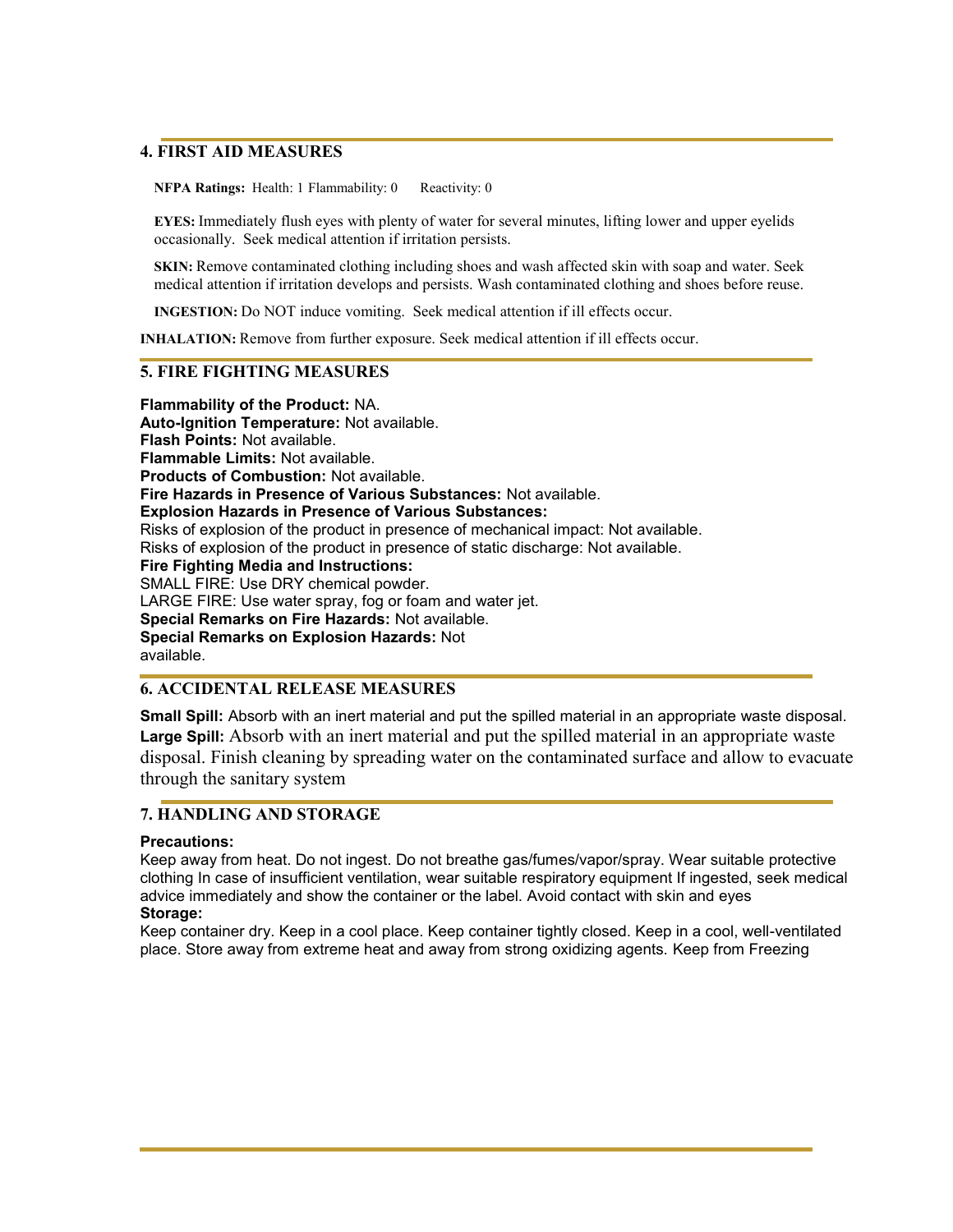# **8. EXPOSURE CONTROLS / PERSONAL PROTECTION**

### **Engineering Controls:**

 Ensure that eyewash stations and safety showers are proximal to the work-station location. **Personal Protection:**  Splash goggles. Lab coat. Gloves. **Personal Protection in Case of a Large Spill:**  Splash goggles. Full suit. Vapor respirator. Boots. Gloves. A self contained breathing apparatus should be used to avoid inhalation of the product. **Exposure Limits:** Not available.

# **9. PHYSICAL AND CHEMICAL PROPERTIES**

**Physical state and appearance:** Liquid. **Odor:** Characteristic. Fish smell **Taste:** Characteristic. Fish Taste **Molecular Weight:** Not available. **Color:** Dark Brown to Black. **pH (1% soln/water):** Not applicable. **pH of Concentrate**: 6.4 to 6.6 **Boiling Point:** Not available. **Melting Point:** Not available. **Dispersion Properties:** See solubility in water, methanol. **Solubility:**  Highly Soluble in Warm Water Soluble in cold water. Soluble in Methanol

**Critical Temperature:** Avoid Freezing **Specific Gravity:** 1.00 (Water = 1) **Vapor Pressure:** Not available. **Vapor Density:** Not available. **Volatility:** Not available. **Odor Threshold:** Not available. **Water/Oil Dist. Coeff.:** Not available. **Ionicity (in Water):** Not available.

# **10. STABILITY AND REACTIVITY**

**Stability:** The product is stable. **Instability Temperature:** Not available. **Conditions of Instability:** Not available. **Incompatibility with various substances:** Not available. **Corrosivity:** Non-corrosive in presence of glass. **Special Remarks on Reactivity:** Not available. **Special Remarks on Corrosivity:** Not available. **Polymerization:**No.

# **11. TOXICOLOGICAL INFORMATION**

**Routes of Entry:** Eye contact. Inhalation. Ingestion. **Toxicity to Animals:** Acute oral toxicity (LD50): NA mg/kg [Rat]. **Chronic Effects on Humans:** Not available. **Other Toxic Effects on Humans:** Slightly Hazardous in case of skin contact (irritant), of ingestion, of inhalation.

**Special Remarks on Toxicity to Animals:** Not available. **Special Remarks on Chronic Effects on Humans:** Not available.

**Special Remarks on other Toxic Effects on Humans:** Not available.